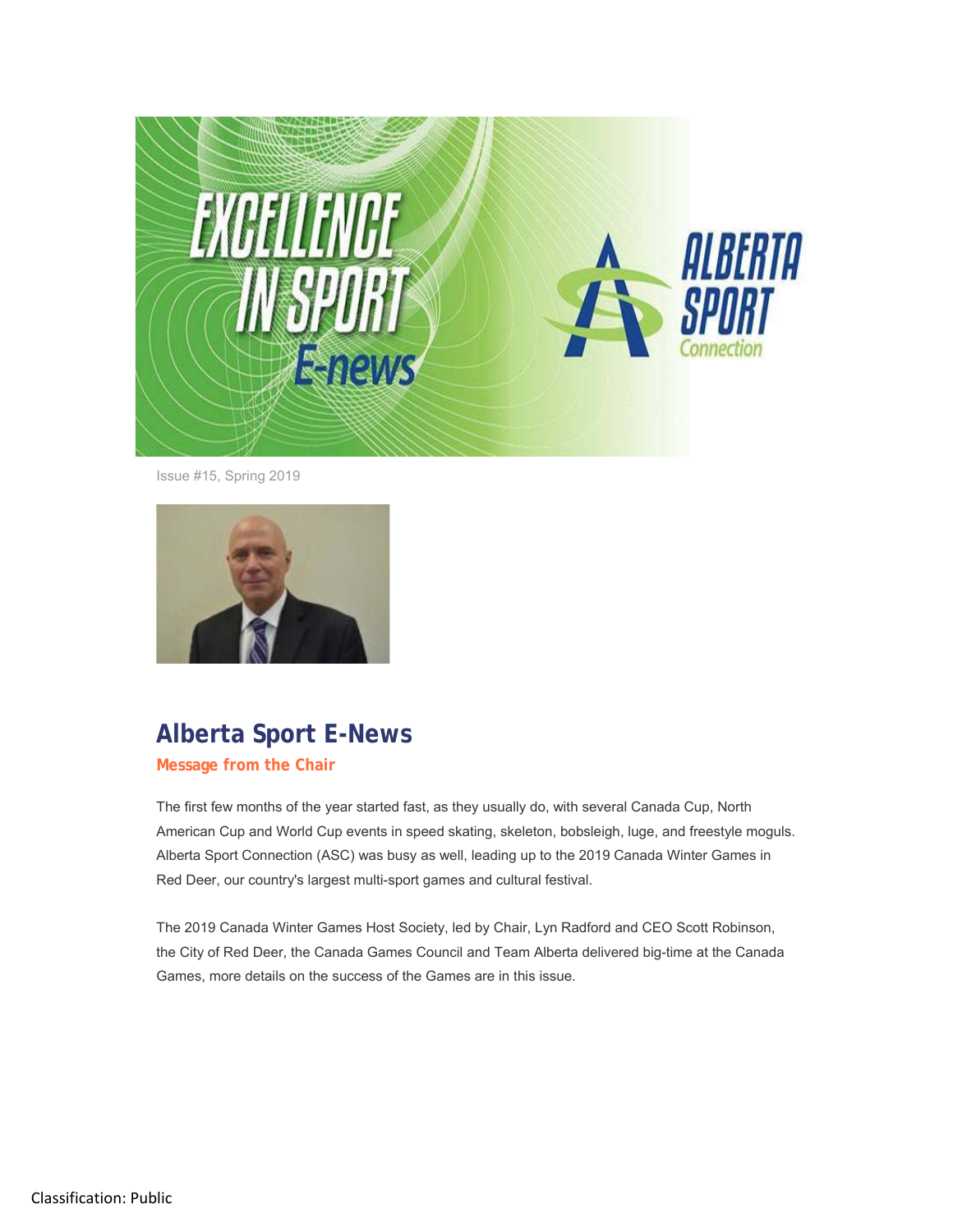ASC and the Coaching Association of Canada welcomed many of our provincial and national sport partners to the Safe Sport Summit on April 1st at the River Cree Resort in Edmonton. Please see the story in this edition for more details on this important event.

We are also excited to be hosting the 2019 Alberta Sport Leadership Conference, May 2-4, at the River Cree Resort.

The annual Alberta Sports Hall of Fame induction banquet is in Red Deer, May 31, 2019. We are excited about Team Alberta participating in the 2019 Western Canada Summer Games in Swift Current, SK, August 9-18 and the inaugural Alberta Masters Games, August 22-25, 2019 in Rocky Mountain House and Clearwater County.

Beyond that I know there will be hundreds of quality events and sport competitions scheduled throughout our province this summer.

I would like to thank all of our sport partners in Alberta, and throughout Canada, for everything you do to promote and enhance sport development.

We know the contribution that sport makes to quality of life for individuals, communities and society and recognize how it supports economic diversification and creates jobs in our province.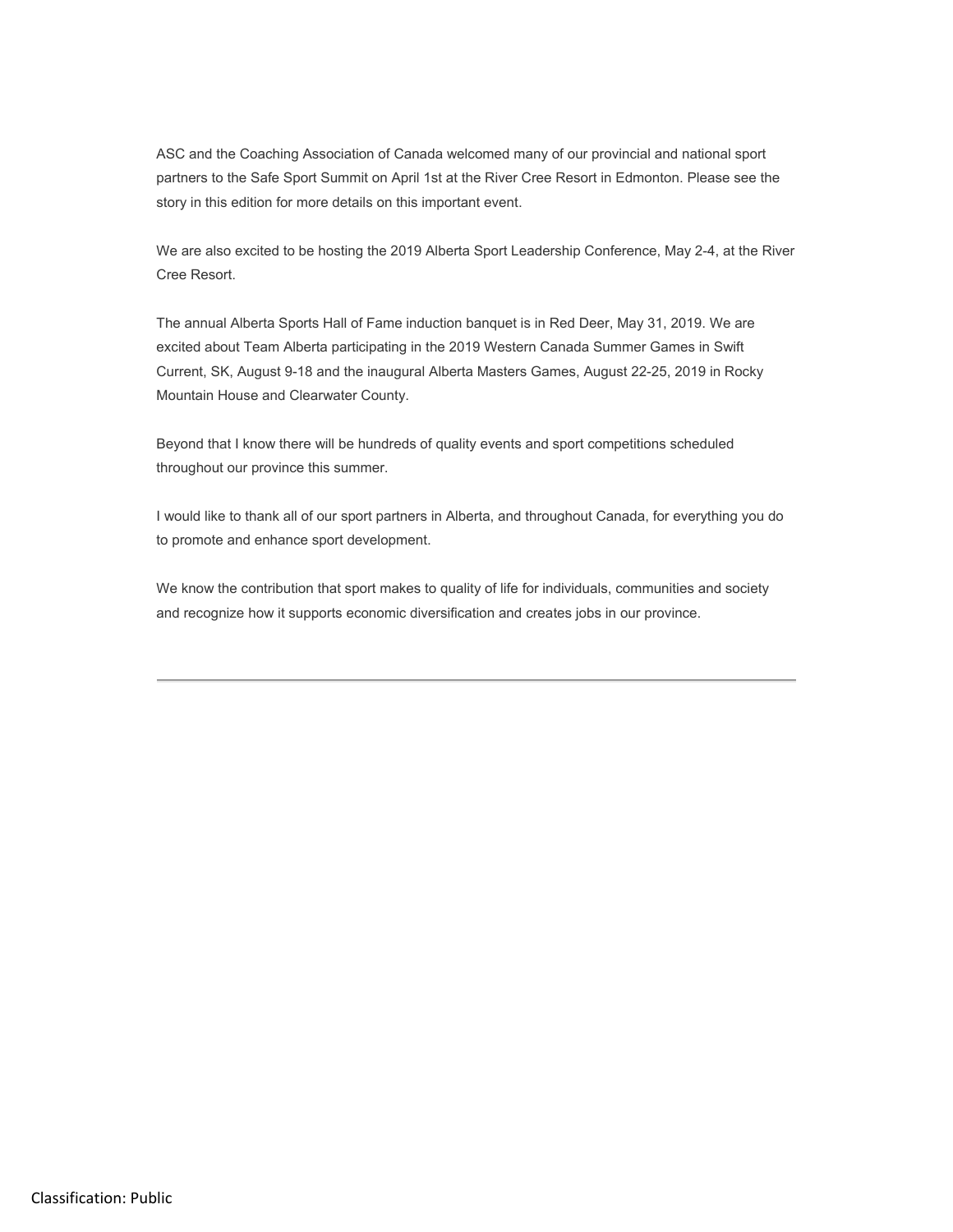#### **2019 Alberta Sport Leadership Conference**





#### **May 2 - 4, 2019, River Cree Resort in Edmonton**

ASC is looking forward to hosting our local, provincial and national sport sector partners and stakeholders at the 2019 Alberta Sport Leadership Conference. With a program designed around Inclusion, Diversity and Organizational Effectiveness, aligning with the Alberta Sport Action Plan, we will be celebrating Diversity in Alberta Sport (women in sport, LGBQT, Indigenous and para-sport) throughout the conference and recognizing the accomplishments of Albertans.

A pre-conference symposium on provincial sport tourism will start things off on Thursday, May 2, with the Alberta Sport Recognition Awards Banquet, honouring our Athletes and Teams of the Year and top coaches, sport volunteers and officials, on Friday May 3.

The conference program is designed around five elements including:

- sport is led by quality coaching;
- sport organizations demonstrate excellence;
- sport reflects the principles of athlete development;
- sport is safe and ethical;
- sport is inclusive and accessible to diverse populations.

For more information please see: **2019 Alberta Sport Leadership Conference**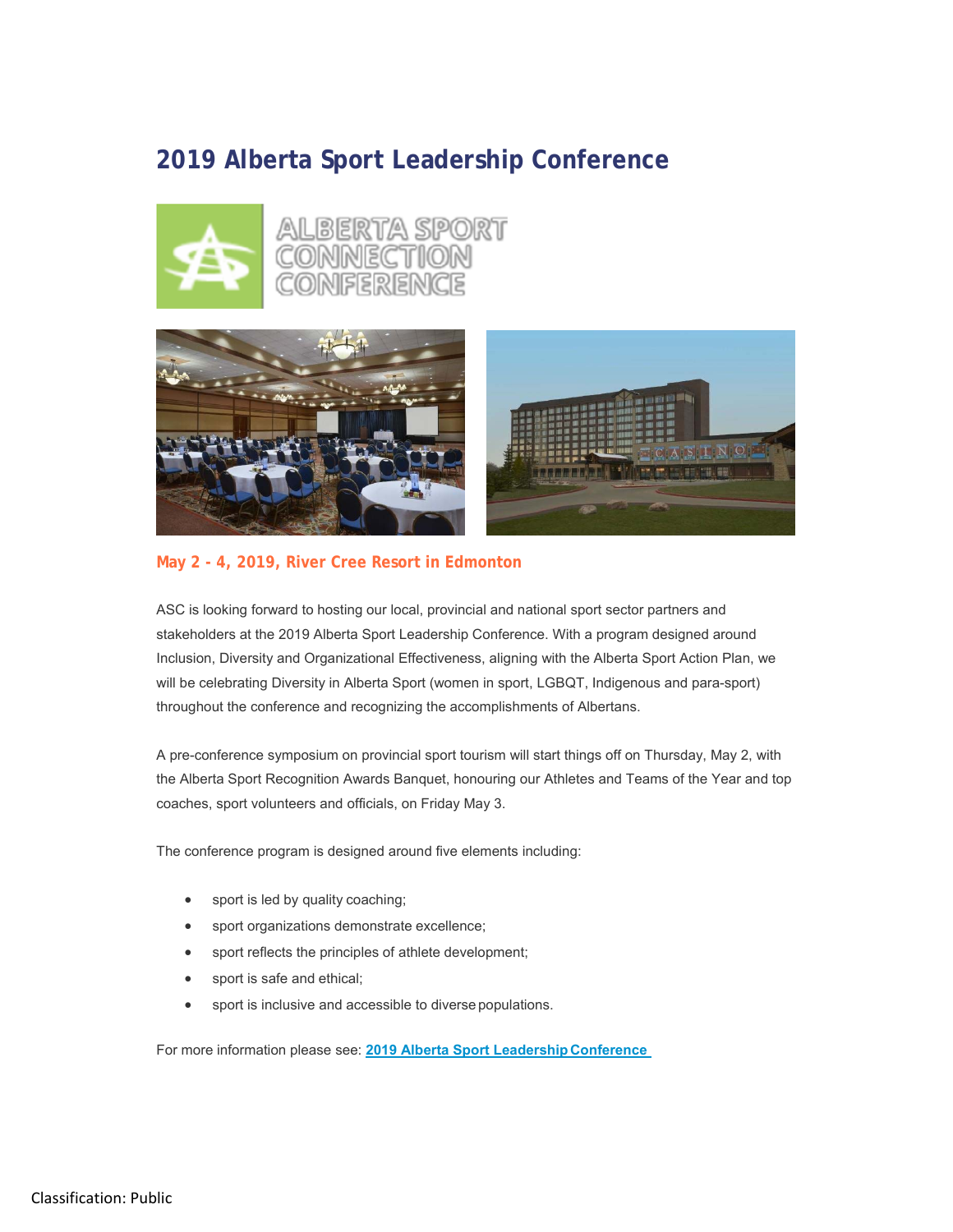# **2019 Alberta Safe Sport Summit**



**photos: (l to r) Lorraine Lafrenier, CEO, CAC; Erica Wiebe, Olympian & ASC Board Member; Aaron Lavorato, ASC; delegate discussion; Vickie Lemire, CAC; Marvin Dobish, ASC**

#### **Monday, April 1, 2019**

Alberta Sport Connection (ASC) and the Coaching Association of Canada(CAC) hosted a Safe Sport Summit, April 1, 2019, at the River Cree Resort in Edmonton.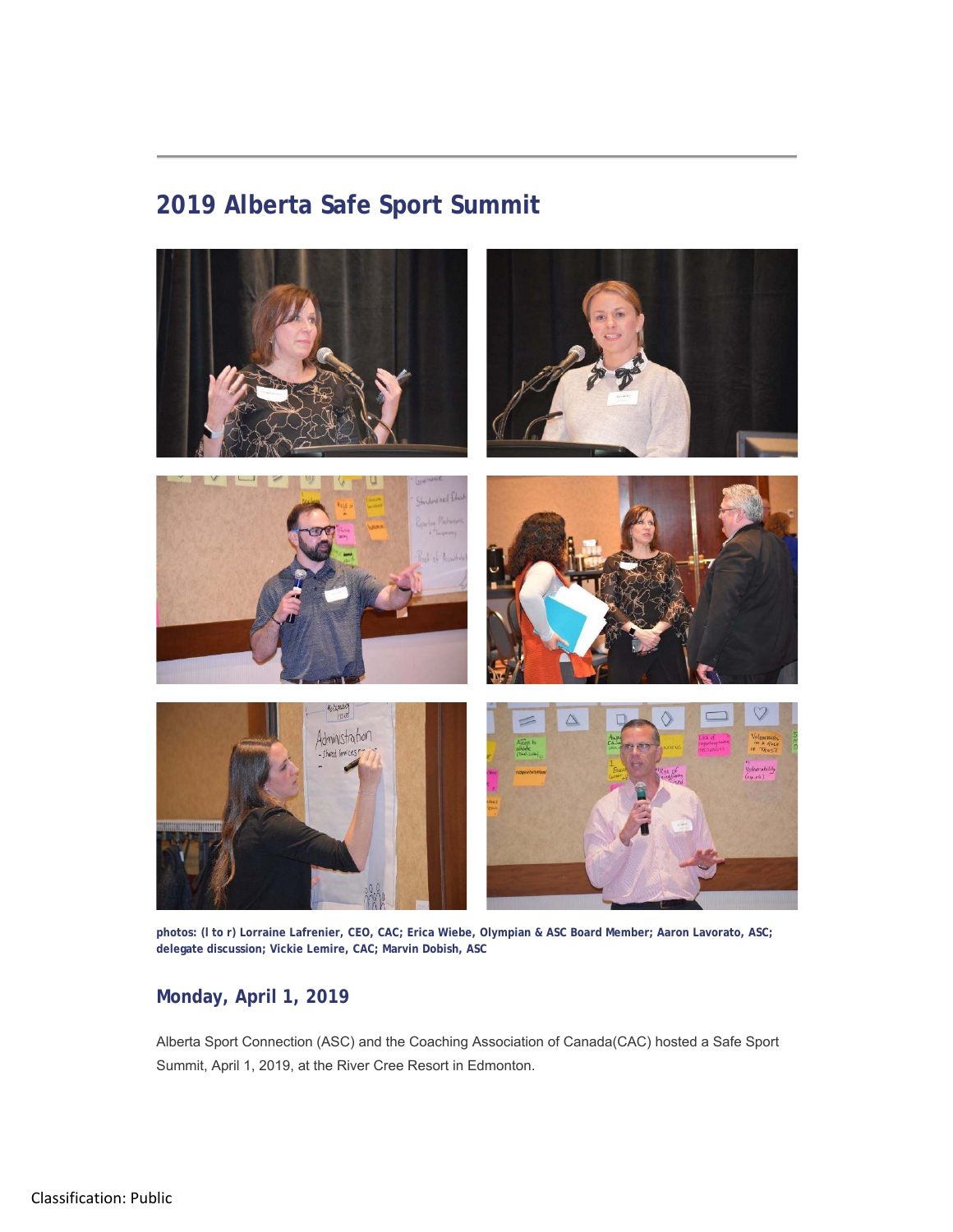It was part of a Safe Sport Summit Series being hosted throughout the country. This half-day event helped to contribute to the development of a national harmonized code of conduct and sanctions. The attending delegates focused on the challenges of implementing a pan-Canadian code.

The cross-Canada summits focused on various forms of abuse and incorporated working sessions to review existing codes and develop recommendations. Each Provincial/Territorial report developed through the Safe Sport Summit Series will be incorporated into a national report and will set the stage for a National Safe Sport Summit to be held later this year. The upcoming national Safe Sport Summit will be hosted in collaboration with a National Safe Sport Task Force.

#### **2019 Alberta Masters Games**



**Rocky Mountain House and Clearwater County are tuning up to host the first-ever Masters Games August 22-25**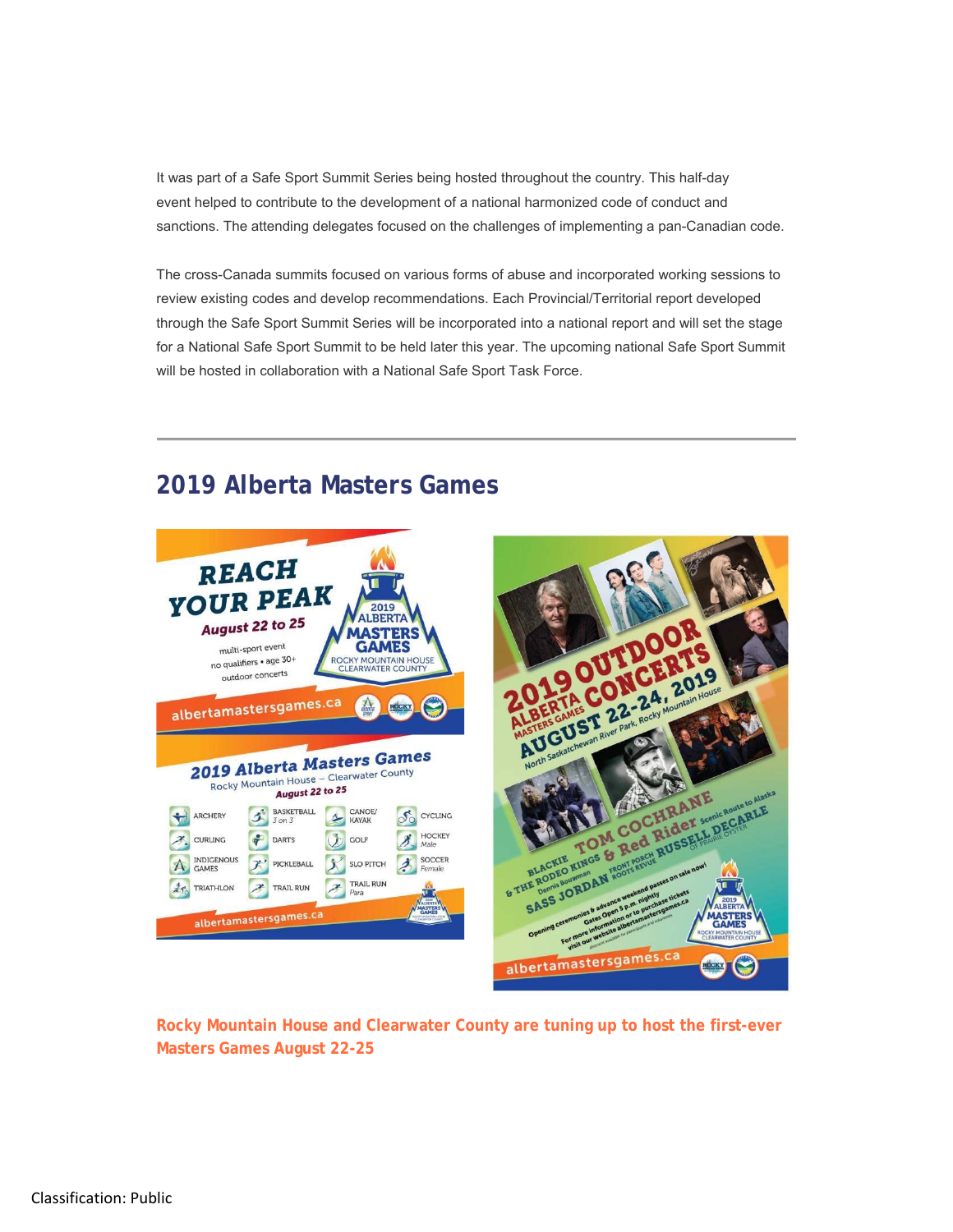The Town of Rocky Mountain House and Clearwater County are hosting the Alberta Masters Games, August 22-25, 2019, providing an opportunity for individuals 30 years of age and older to compete in 14 sports in a province-wide multi-sport competition.

Online participant registration is now open.

In addition, evening outdoor concerts will be held in conjunction with the Alberta Masters Games. Organizers have recently announced some impressive musical headliners for the cultural and entertainment series including: Tom Cochrane and Red Rider, Sass Jordan, Blackie and the Rodeo Kings, Russell deCarle, and other performers who will entertain the 1,200 participants, families and music fans expected to visit the area. Registered Games participants and volunteers will receive discounted concert ticket pricing.

Sport is an important part of Alberta's culture, encouraging active lifestyles and bringing communities together. ASC is looking forward to this inaugural event and welcoming athletes and visitors from across our province to Rocky Mountain House and Clearwater County this August.

For Games registration, volunteer opportunities, outdoor concert tickets and more information please see: **2019 Alberta Masters Games.**

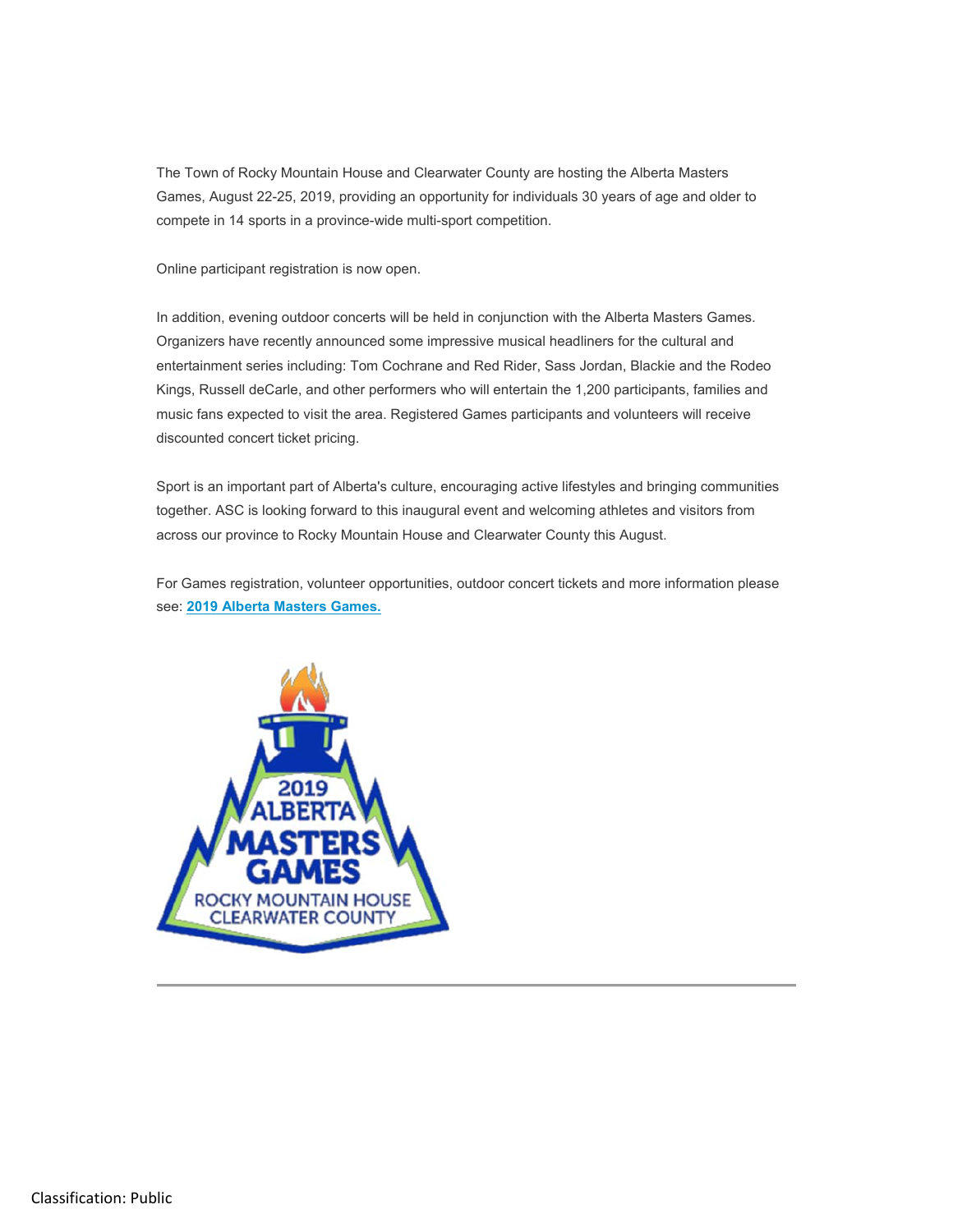Did you know 82% of Albertans believe participating in or attending sport events is important to quality of life... Source: 2018 Survey of **Albertans** 

# **2019 Canada Winter Games, February 15 - March 2**



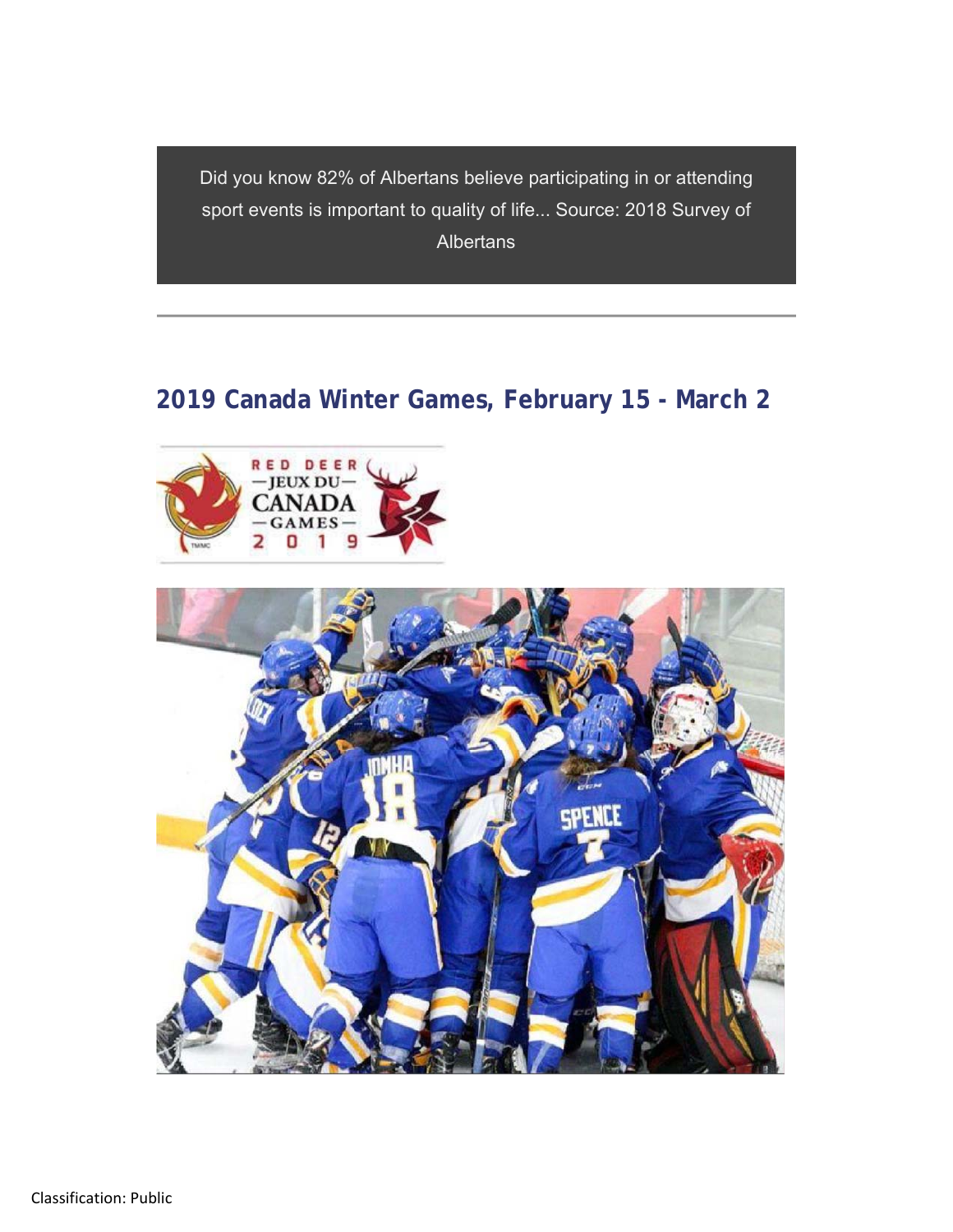Team Alberta's Gold medal women's hockey team celebrating their semi-final win



**photos: (l to r) entering stadium; Hee Won & Brendan Yamada; Host Society delegation - Ottawa torch relay**

#### **Best-Ever Canada Winter Games**

Team Alberta had their best-ever performance at the 2019 Canada Winter Games held February 15 -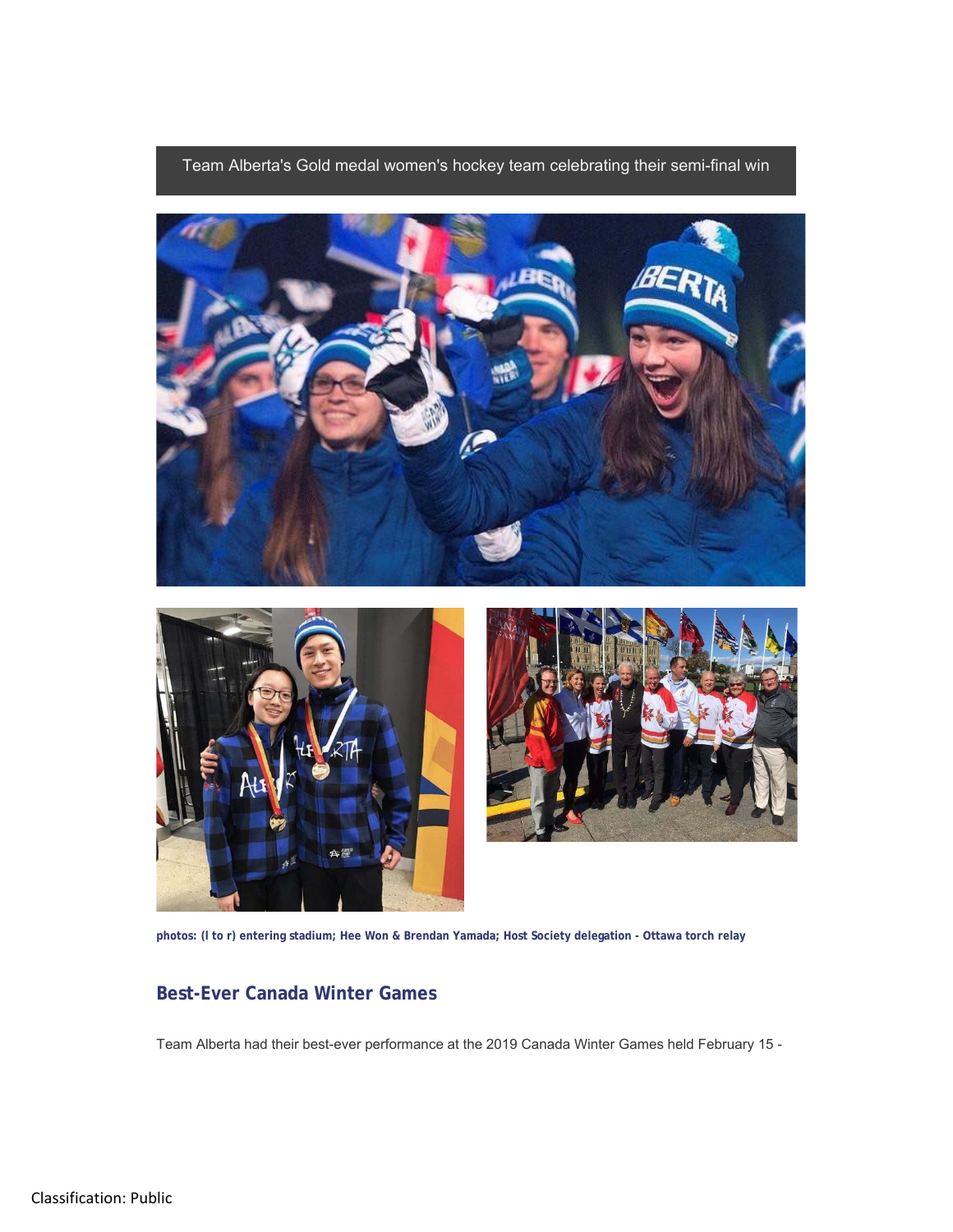March 2, 2019, in Red Deer, earning 100 medals, including a record 36 golds and finishing third overall.

In addition to the 36 gold medals, Team Alberta earned 33 silver and 31 bronze at the Games, which were hosted in Alberta for the first time in more than 20 years (Grande Prairie, 1995).

The 17-day competition, featuring the best young athletes in Canada, saw our 250 athletes proudly representing their province, competing hard, demonstrating true sportsmanship, and delivering many personal bests and team performances. Team Alberta won the Centennial Cup for the team showing the greatest improvement and were also presented the Jack Pelech Award for the Team best combining competitive performance, good sportsmanship and a spirit of fair play, cooperation and friendship.

Congratulations also to the Red Deer 2019 Canada Games Host Society, City of Red Deer, all organizers, volunteers and residents of Red Deer for your warm hospitality in hosting the 2019 Canada Winter Games. You impressed the country, 3.600 athletes and coaches and approximately 20,000 visitors. Over 5,000 amazing volunteers were incredible ambassadors for the Games, Red Deer and our province.

The legacy of the Canada Winter Games will continue for decades to come from the new and upgraded sport infrastructure, including: the Gary W. Harris Canada Games Centre; Big Chief Speed Skating Oval; cross-country skiing and biathlon trails; Athletes Village/student residences at Red Deer College; Celebration Plaza; the Arts and Culture Centre; the expansion of the Red Deer Airport; and the upgrade of the QE2 highway interchange.

For more information please see: **2019 Canada Winter Games**

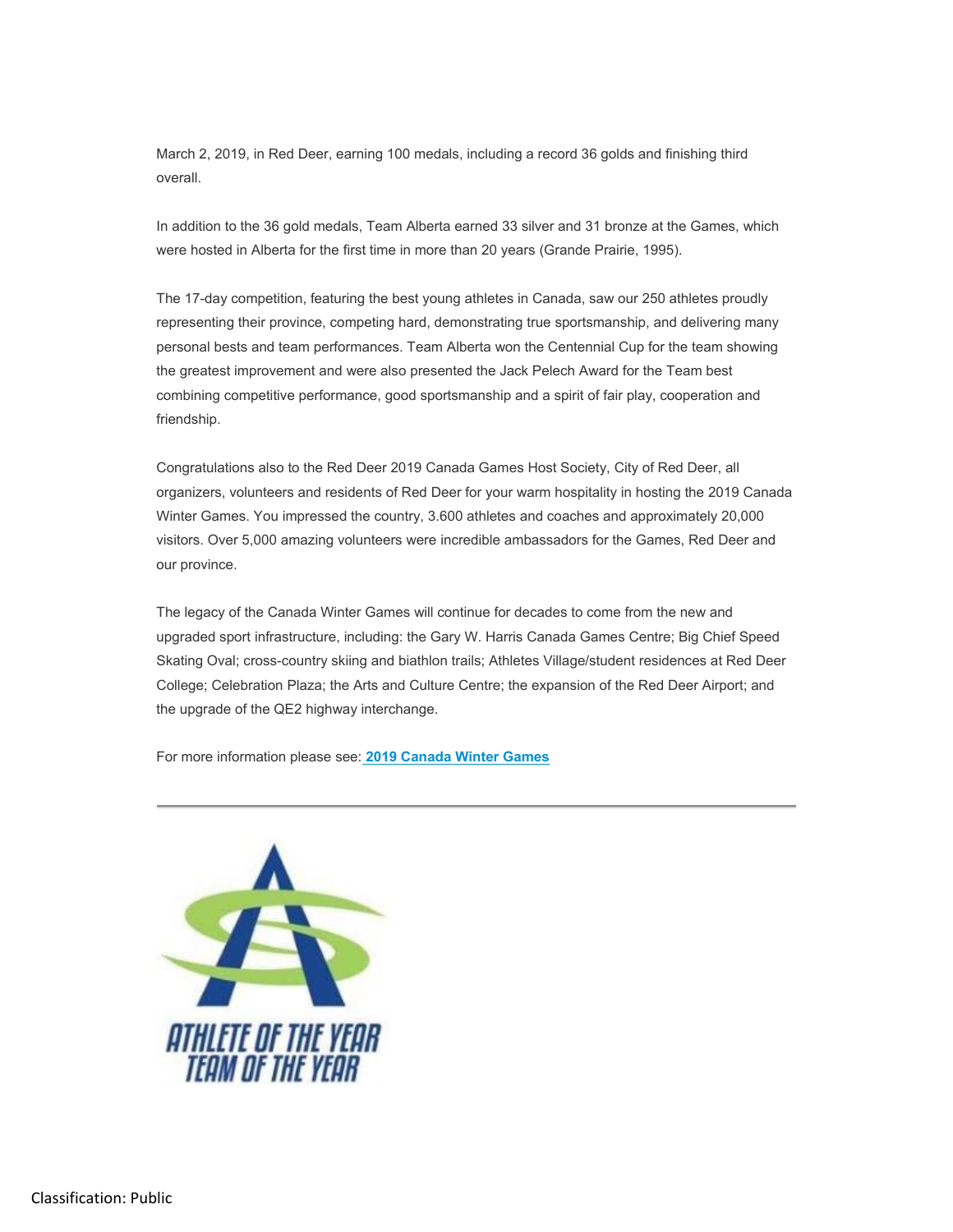The Alberta Sport Connection 2018 Athlete and Team of the Year awards, recognizing and celebrating the significant achievements, performances and contributions of Alberta's amateur teams and athletes, will be presented on Friday, May 3rd at the 2019 Alberta Sport Leadership Conference. For more information please see: **Athletes and Teams of the Year**

### **Coach, Official and Volunteer Awards**



#### **Honouring our coaches, officials and volunteers that make Alberta sport great**

These biennial awards recognizing and celebrating the coach developers, coaches, officials, and sport volunteers who impact our sport system will be presented on Friday, May 3rd at the 2019 Alberta Sport Leadership Conference. Categories include:

- Coach Developer Recognition Awards;
- Coaching Recognition Awards;
- Officiating Recognition Awards;
- Sport Volunteer Recognition Awards.

For more information please see: **Alberta Sport Recognition Awards** 

Did you know Canadian children spend an average of almost 8 hours per day in front of TV, video games, iPhones and computer screens... as much time as their parents spend at work. Source: Active Healthy Kids Canada Report Card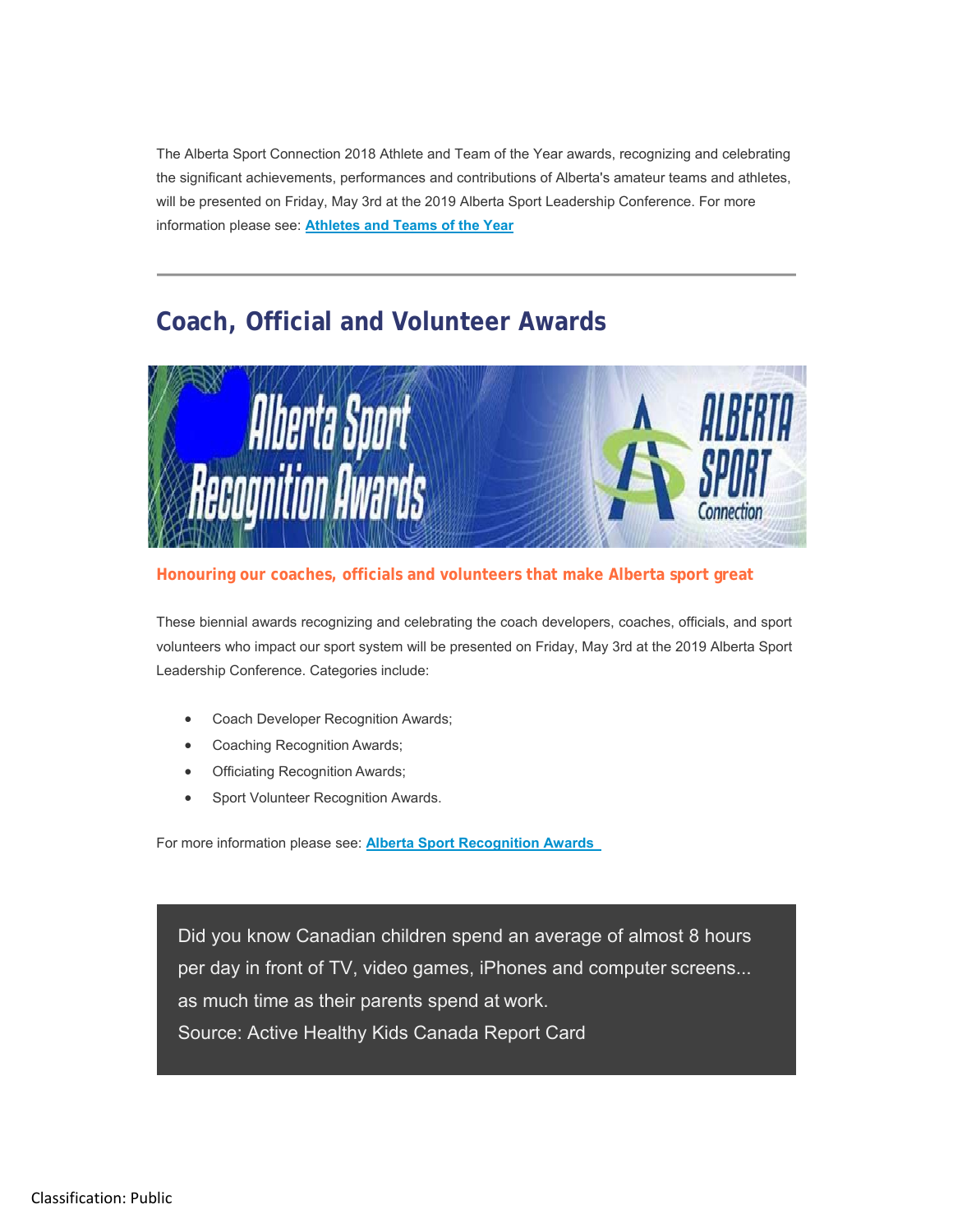### **Support your favourite sport**



#### **Alberta Sport Connection Donation Fund**

The Alberta Sport Connection Donation Fund Program assists eligible provincial sport organizations in obtaining financial support. Donations are eligible for tax-deductible receipts and the full amount of each donation goes directly to support sport development.

For details and eligibility criteria please see: **ASC Donation Fund**

### **Upcoming Events**

- **2019 Alberta Sport Leadership Conference**  May 2-4 River Cree Resort, Edmonton
- **2019 Alberta Sports Hall of Fame Induction Banquet**  May 31 Sheraton Hotel, Red Deer
- **2019 ITU World Triathlon**  July 20-21 Hawrelak Park, Edmonton
- **2020 Cross Country World Cup**, March 20-22 Canmore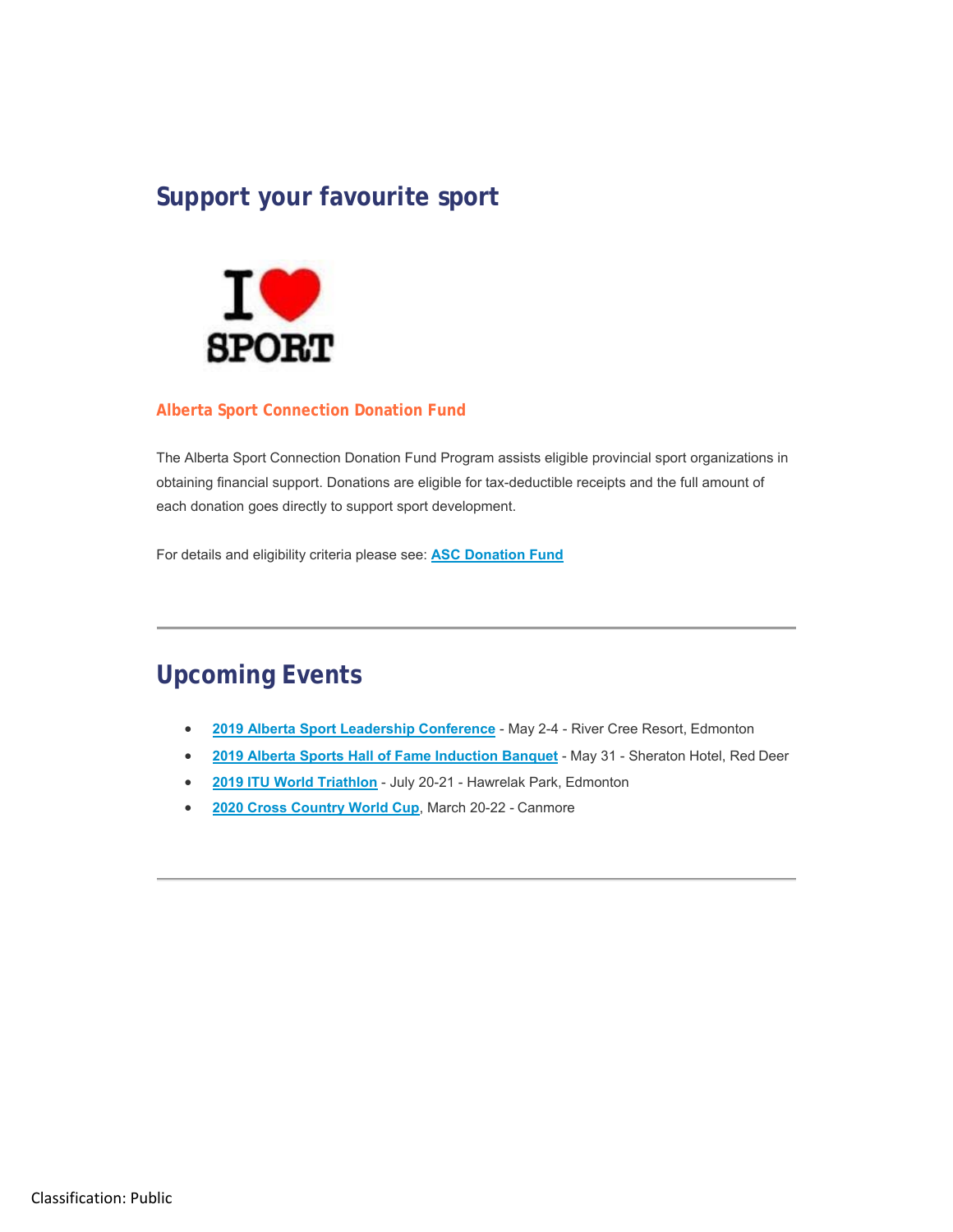

# **Upcoming Alberta Games**

- **2019 Alberta Masters Games**, August 22-25 Rocky Mountain House & Clearwater County
- **2020 Alberta Winter Games,** February 14-17 Airdrie
- **2020 Alberta Summer Games,** July 23-26 Lethbridge

# **Upcoming Inter-Provincial/Territorial and International Games**

- **2019 Western Canada Summer Games**, August 9-17 Swift Current, Saskatchewan
- **2020 Arctic Winter Games**, March 15-21 Whitehorse, Yukon
- **2020 Summer Olympic Games**, July 24 August 9 Tokyo, Japan
- **2021 Canada Summer Games**, July Niagara Region, Ontario
- **2022 Winter Olympic Games**, February 4-20 Beijing, China
- 2022 Arctic Winter Games, March Alberta North (TBD)
- **2023 Canada Winter Games**, February Prince Edward Island